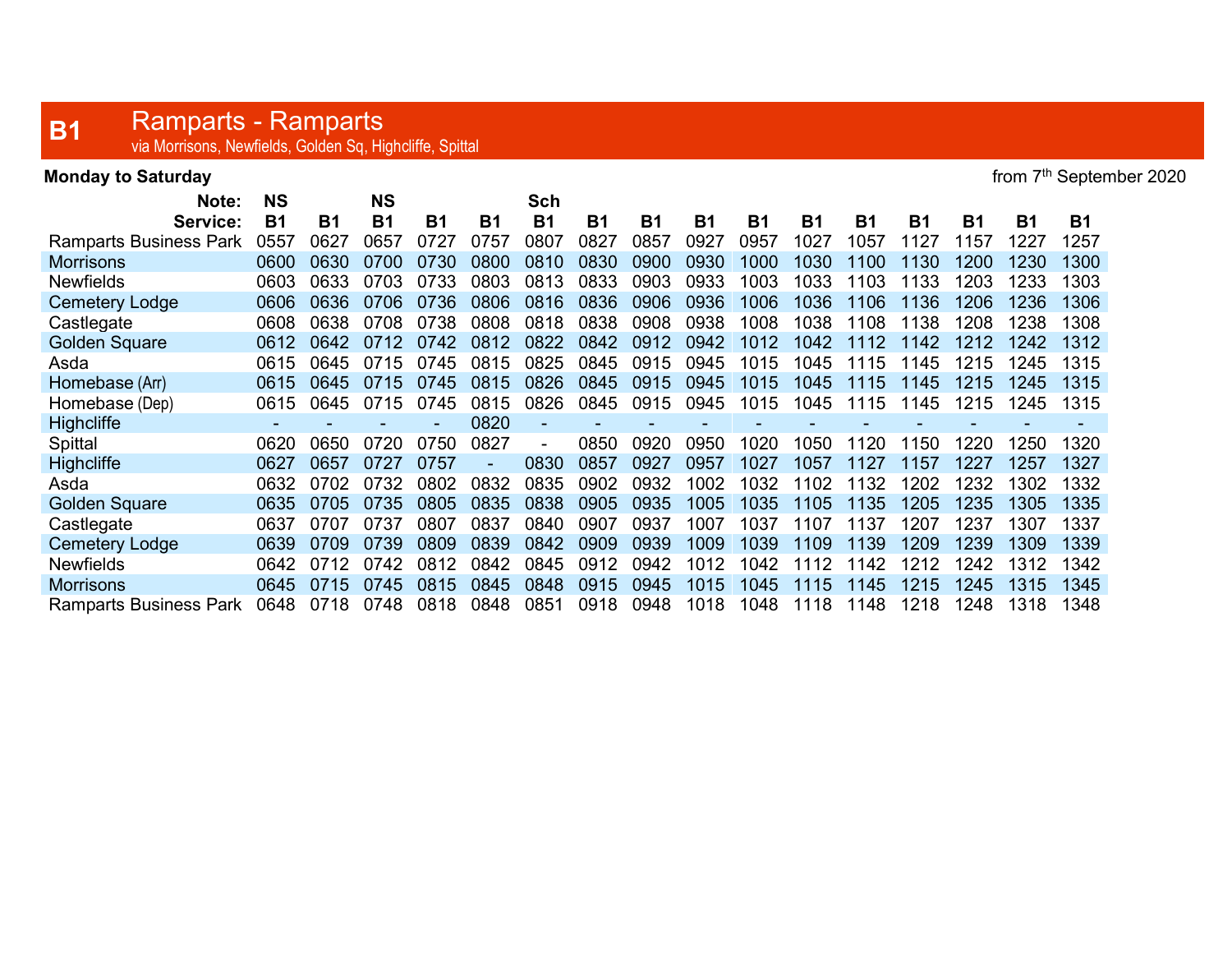## **B1** Ramparts - Ramparts<br>
via Morrisons, Newfields, Golden Sq, Highcliffe, Spittal

| Service:                      | <b>B1</b> | <b>B1</b> | Β1   | Β1   | <b>B1</b> | <b>B1</b> | Β1   | <b>B1</b> |
|-------------------------------|-----------|-----------|------|------|-----------|-----------|------|-----------|
| <b>Ramparts Business Park</b> | 0927      | 1027      | 1127 | 1227 | 1427      | 1527      | 1627 | 1727      |
| Morrisons                     | 0930      | 1030      | 1130 | 1230 | 1430      | 1530      | 1630 | 1730      |
| <b>Newfields</b>              | 0933      | 1033      | 1133 | 1233 | 1433      | 1533      | 1633 | 1733      |
| Cemetery Lodge                | 0936      | 1036      | 1136 | 1236 | 1436      | 1536      | 1636 | 1736      |
| Castlegate                    | 0938      | 1038      | 1138 | 1238 | 1438      | 1538      | 1638 | 1738      |
| Golden Square                 | 0942      | 1042      | 1142 | 1242 | 1442      | 1542      | 1642 | 1742      |
| Asda                          | 0945      | 1045      | 1145 | 1245 | 1445      | 1545      | 1645 | 1745      |
| Spittal                       | 0950      | 1050      | 1150 | 1250 | 1450      | 1550      | 1650 | 1750      |
| <b>Highcliffe</b>             | 0957      | 1057      | 1157 | 1257 | 1457      | 1557      | 1657 | 1757      |
| Asda                          | 1002      | 1102      | 1202 | 1302 | 1502      | 1602      | 1702 | 1802      |
| <b>Golden Square</b>          | 1005      | 1105      | 1205 | 1305 | 1505      | 1605      | 1705 | 1805      |
| Castlegate                    | 1007      | 1107      | 1207 | 1307 | 1507      | 1607      | 1707 | 1807      |
| <b>Cemetery Lodge</b>         | 1009      | 1109      | 1209 | 1309 | 1509      | 1609      | 1709 | 1809      |
| <b>Newfields</b>              | 1012      | 1112      | 1212 | 1312 | 1512      | 1612      | 1712 | 1812      |
| <b>Morrisons</b>              | 1015      | 1115      | 1215 | 1315 | 1515      | 1615      | 1715 | 1815      |
| <b>Ramparts Business Park</b> | 1018      | 1118      | 1218 | 1318 | 1518      | 1618      | 1718 | 1818      |

Sunday from  $7<sup>th</sup>$  September 2020